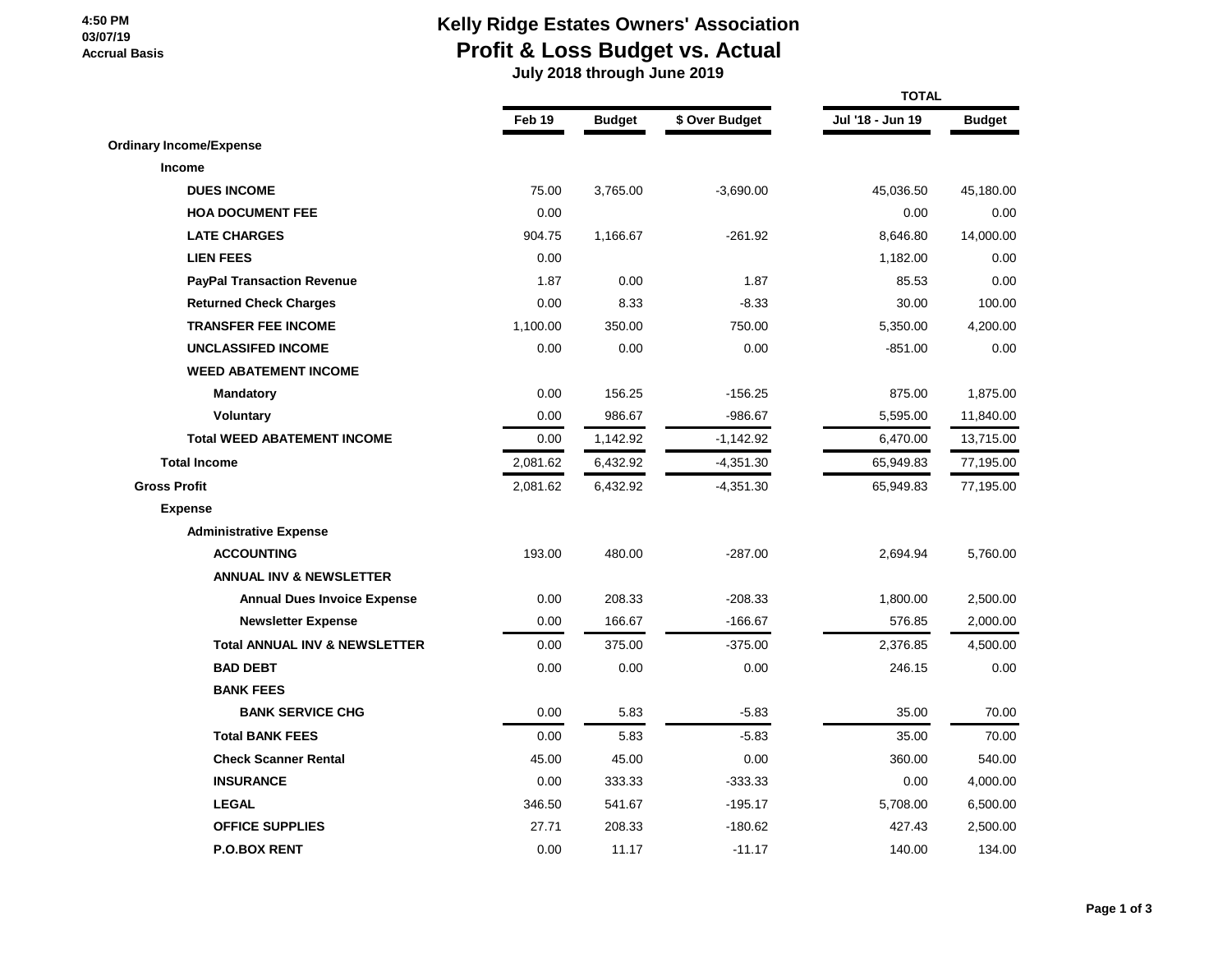#### **4:50 PM 03/07/19 Accrual Basis**

# **Kelly Ridge Estates Owners' Association Profit & Loss Budget vs. Actual**

 **July 2018 through June 2019**

|                                              |          |               |                | <b>TOTAL</b>     |               |  |  |
|----------------------------------------------|----------|---------------|----------------|------------------|---------------|--|--|
|                                              | Feb 19   | <b>Budget</b> | \$ Over Budget | Jul '18 - Jun 19 | <b>Budget</b> |  |  |
| <b>PayPal Transaction Expense</b>            | 1.22     | 0.00          | 1.22           | 61.59            | 0.00          |  |  |
| <b>Payroll Expenses</b>                      |          |               |                |                  |               |  |  |
| <b>Employer Taxes</b>                        | 0.00     | 71.08         | $-71.08$       | 480.56           | 853.00        |  |  |
| <b>Mileage Reimbursement</b>                 | 0.00     | 65.67         | $-65.67$       | 190.76           | 788.00        |  |  |
| Wages                                        | 0.00     | 817.25        | $-817.25$      | 5,821.50         | 9,807.00      |  |  |
| <b>Payroll Expenses - Other</b>              | 0.00     | 0.00          | 0.00           | 0.00             | 0.00          |  |  |
| <b>Total Payroll Expenses</b>                | 0.00     | 954.00        | $-954.00$      | 6,492.82         | 11,448.00     |  |  |
| <b>POSTAGE</b>                               | 6.02     | 75.00         | $-68.98$       | 842.57           | 900.00        |  |  |
| <b>PRINTING</b>                              | 0.00     | 25.00         | $-25.00$       | 0.00             | 300.00        |  |  |
| <b>RECORDING FEES</b>                        | 0.00     | 0.00          | 0.00           | 0.00             | 0.00          |  |  |
| <b>Rent Expense</b>                          | 425.00   | 425.00        | 0.00           | 3,825.00         | 5,100.00      |  |  |
| <b>TELEPHONE &amp; INTERNET</b>              | 150.00   | 180.00        | $-30.00$       | 1,316.67         | 2,160.00      |  |  |
| <b>Utilities</b>                             | 49.60    | 55.00         | $-5.40$        | 401.05           | 660.00        |  |  |
| <b>Total Administrative Expense</b>          | 1,244.05 | 3,714.33      | $-2,470.28$    | 24,928.07        | 44,572.00     |  |  |
| <b>AUTO/MILEAGE EXPENSE</b>                  | 283.12   | 0.00          | 283.12         | 691.60           | 0.00          |  |  |
| <b>Bank Service Charges</b>                  | 0.00     | 6.25          | $-6.25$        | 30.00            | 75.00         |  |  |
| <b>Communications and Event Exp.</b>         |          |               |                |                  |               |  |  |
| <b>SPECIAL EVENTS</b>                        |          |               |                |                  |               |  |  |
| <b>Annual Meeting Expense</b>                | 0.00     | 33.33         | $-33.33$       | 0.00             | 400.00        |  |  |
| <b>CHRISTMAS TREE LIGHTING</b>               | 0.00     | 75.00         | $-75.00$       | 0.00             | 900.00        |  |  |
| <b>Meet &amp; Greet</b>                      | 0.00     | 0.00          | 0.00           | 0.00             | 0.00          |  |  |
| <b>Summer BBQ</b>                            | 0.00     | 75.00         | $-75.00$       | 715.39           | 900.00        |  |  |
| <b>SPECIAL EVENTS - Other</b>                | 0.00     | 50.00         | $-50.00$       | 824.97           | 600.00        |  |  |
| <b>Total SPECIAL EVENTS</b>                  | 0.00     | 233.33        | $-233.33$      | 1,540.36         | 2,800.00      |  |  |
| <b>WEB SITE</b>                              | 0.00     | 0.00          | 0.00           | 194.00           | 0.00          |  |  |
| <b>Communications and Event Exp. - Other</b> | 0.00     | 0.00          | 0.00           | 0.00             | 0.00          |  |  |
| <b>Total Communications and Event Exp.</b>   | 0.00     | 233.33        | $-233.33$      | 1,734.36         | 2,800.00      |  |  |
| <b>Executive Expenses</b>                    |          |               |                |                  |               |  |  |
| <b>APRIL BALLOT MAILING</b>                  | 0.00     | 237.50        | $-237.50$      | 0.00             | 2,850.00      |  |  |
| <b>CLEANUP PROJECT FALL</b>                  | 0.00     | 114.58        | $-114.58$      | 1,858.09         | 1,375.00      |  |  |
| <b>CLEANUP PROJECT SPRING</b>                | 0.00     | 114.58        | $-114.58$      | 0.00             | 1,375.00      |  |  |
| <b>Security</b>                              | 0.00     | 83.33         | $-83.33$       | 0.00             | 1,000.00      |  |  |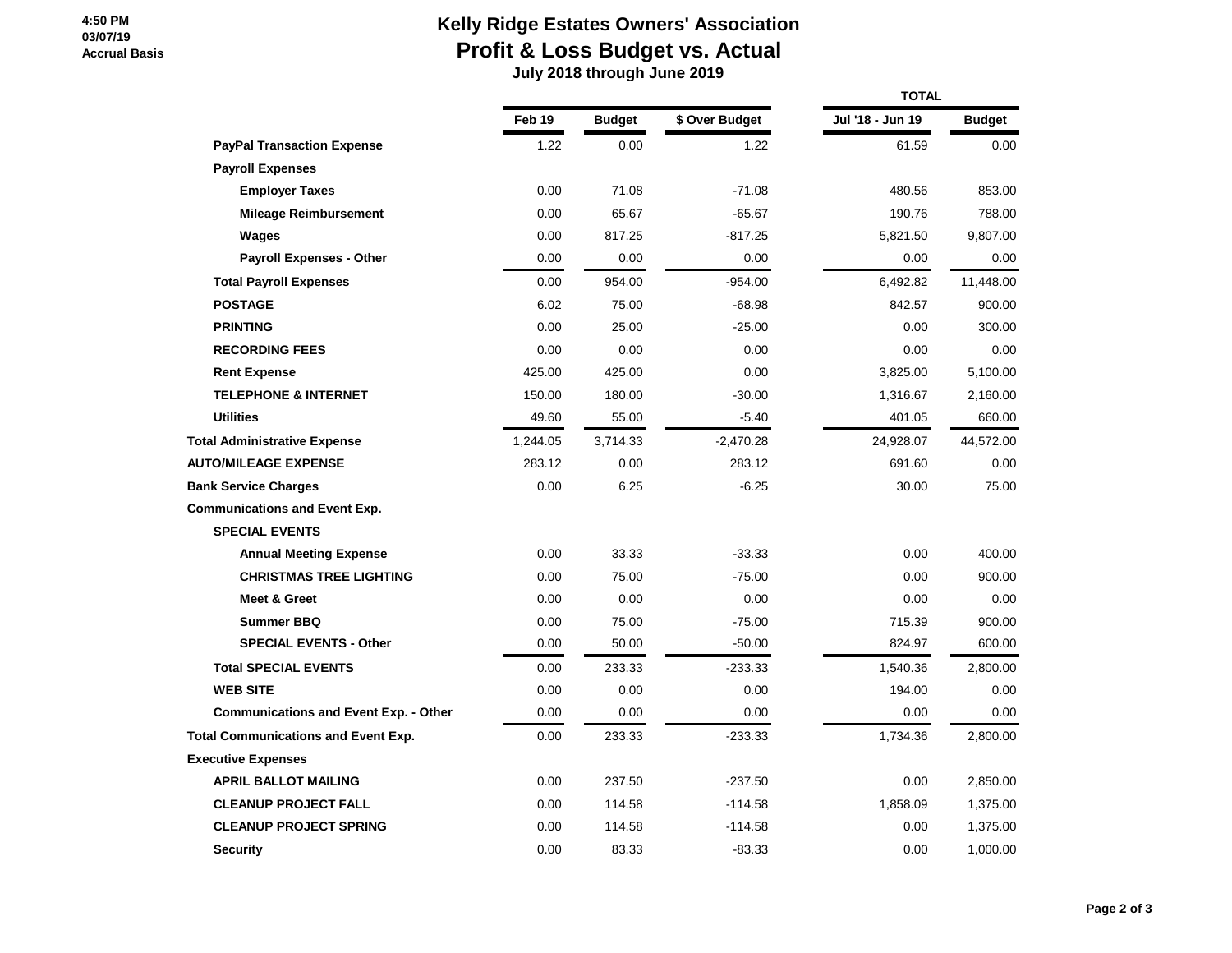#### **4:50 PM 03/07/19 Accrual Basis**

# **Kelly Ridge Estates Owners' Association Profit & Loss Budget vs. Actual**

 **July 2018 through June 2019**

|                                       |           |               |                | <b>TOTAL</b>     |               |  |
|---------------------------------------|-----------|---------------|----------------|------------------|---------------|--|
|                                       | Feb 19    | <b>Budget</b> | \$ Over Budget | Jul '18 - Jun 19 | <b>Budget</b> |  |
| <b>WEED ABATEMENT EXPENSE</b>         | 0.00      | 1,081.25      | $-1,081.25$    | 8,733.11         | 12,975.00     |  |
| <b>Total Executive Expenses</b>       | 0.00      | 1,631.24      | $-1,631.24$    | 10,591.20        | 19,575.00     |  |
| <b>NOTARY FEES</b>                    | 0.00      | 0.00          | 0.00           | 60.00            | 0.00          |  |
| <b>REPAIR AND MAINTENANCE</b>         | 0.00      | 0.00          | 0.00           | 118.74           | 0.00          |  |
| <b>Right of Way Cutting</b>           | 0.00      | 625.00        | $-625.00$      | 0.00             | 7,500.00      |  |
| Tax & Misc. Expenses                  |           |               |                |                  |               |  |
| <b>TAXES</b>                          |           |               |                |                  |               |  |
| <b>Federal Income Tax</b>             | 0.00      | 8.33          | $-8.33$        | 0.00             | 100.00        |  |
| <b>State Income Tax</b>               | 0.00      | 8.33          | $-8.33$        | 10.00            | 100.00        |  |
| <b>Tax Preparation Service</b>        | 0.00      | 50.00         | $-50.00$       | 780.00           | 600.00        |  |
| <b>TAXES - Other</b>                  | 0.00      | 0.00          | 0.00           | 37.00            | 0.00          |  |
| <b>Total TAXES</b>                    | 0.00      | 66.66         | $-66.66$       | 827.00           | 800.00        |  |
| <b>UNCLASSIFED EXPENSES</b>           | 375.00    |               |                | 375.00           |               |  |
| <b>Total Tax &amp; Misc. Expenses</b> | 375.00    | 66.66         | 308.34         | 1,202.00         | 800.00        |  |
| <b>Temporary Services</b>             | 965.00    | 0.00          | 965.00         | 5,761.05         | 0.00          |  |
| <b>TRAINING/SEMINAR EXPENSE</b>       | 0.00      | 0.00          | 0.00           | 417.00           | 0.00          |  |
| <b>Total Expense</b>                  | 2,867.17  | 6,276.81      | $-3,409.64$    | 45,534.02        | 75,322.00     |  |
| <b>Net Ordinary Income</b>            | $-785.55$ | 156.11        | $-941.66$      | 20,415.81        | 1,873.00      |  |
| <b>Other Income/Expense</b>           |           |               |                |                  |               |  |
| Other Income                          |           |               |                |                  |               |  |
| <b>INTEREST INCOME</b>                | 0.00      | 12.33         | $-12.33$       | 15.14            | 148.00        |  |
| <b>Total Other Income</b>             | 0.00      | 12.33         | $-12.33$       | 15.14            | 148.00        |  |
| <b>Other Expense</b>                  |           |               |                |                  |               |  |
| <b>Liens Released Expense</b>         | 0.00      | 168.42        | $-168.42$      | $-1,269.00$      | 2,021.00      |  |
| <b>Total Other Expense</b>            | 0.00      | 168.42        | $-168.42$      | $-1,269.00$      | 2,021.00      |  |
| <b>Net Other Income</b>               | 0.00      | $-156.09$     | 156.09         | 1,284.14         | $-1,873.00$   |  |
| Net Income                            | $-785.55$ | 0.02          | $-785.57$      | 21,699.95        | 0.00          |  |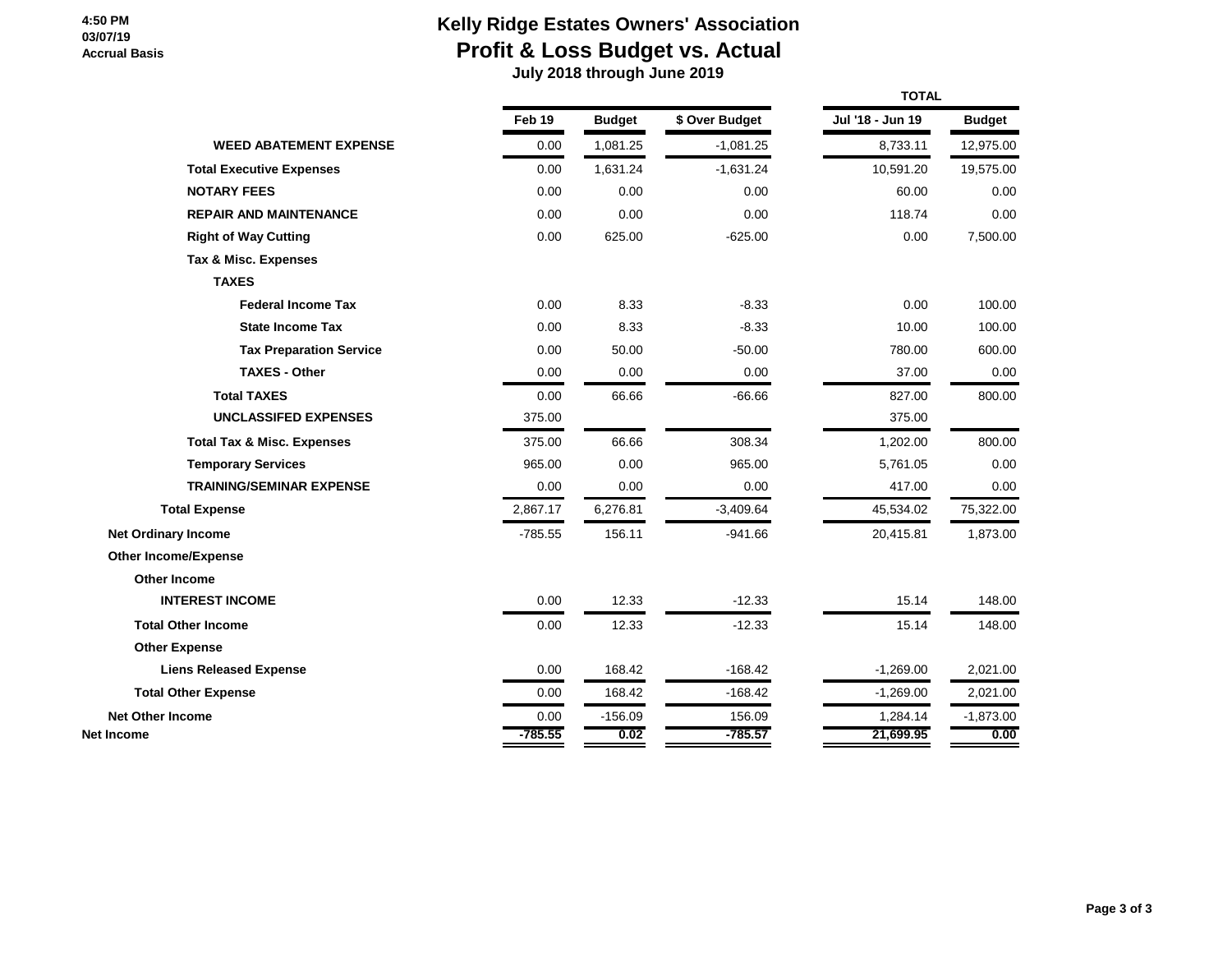#### **4:44 PM 03/07/19 Accrual Basis**

# **Kelly Ridge Estates Owners' Association Balance Sheet**

 **As of February 28, 2019**

|                                        | Feb 28, 19 | Jan 31, 19 | \$ Change | % Change  |
|----------------------------------------|------------|------------|-----------|-----------|
| <b>ASSETS</b>                          |            |            |           |           |
| <b>Current Assets</b>                  |            |            |           |           |
| <b>Checking/Savings</b>                |            |            |           |           |
| <b>BANK OF WEST CHECKING *3688</b>     | 99,274.70  | 99,812.53  | $-537.83$ | $-0.54%$  |
| <b>Total Checking/Savings</b>          | 99,274.70  | 99,812.53  | $-537.83$ | $-0.54%$  |
| <b>Accounts Receivable</b>             |            |            |           |           |
| <b>ACCOUNTS RECEIVABLE</b>             |            |            |           |           |
| <b>ACCOUNTS RECEIVABLE DUES</b>        | 14,891.90  | 14,953.60  | $-61.70$  | $-0.41%$  |
| <b>ACCOUNTS RECEIVABLE WEED CUTTIN</b> | 1,495.00   | 1,495.00   | 0.00      | 0.0%      |
| <b>LIENS RECEIVABLE</b>                | 9,981.95   | 9,981.95   | 0.00      | 0.0%      |
| <b>ACCOUNTS RECEIVABLE - Other</b>     | 2,375.70   | 2,385.70   | $-10.00$  | $-0.42%$  |
| <b>Total ACCOUNTS RECEIVABLE</b>       | 28,744.55  | 28,816.25  | $-71.70$  | $-0.25%$  |
| <b>Total Accounts Receivable</b>       | 28,744.55  | 28,816.25  | $-71.70$  | $-0.25%$  |
| <b>Other Current Assets</b>            |            |            |           |           |
| <b>A/R Adjustment-Dues</b>             | $-424.67$  | $-424.67$  | 0.00      | 0.0%      |
| <b>Prepaid Postage</b>                 | 165.10     | 171.12     | $-6.02$   | $-3.52%$  |
| <b>UNDEPOSITED FUNDS</b>               | 30.00      | 200.00     | $-170.00$ | $-85.0%$  |
| <b>Total Other Current Assets</b>      | $-229.57$  | $-53.55$   | $-176.02$ | $-328.7%$ |
| <b>Total Current Assets</b>            | 127,789.68 | 128,575.23 | $-785.55$ | $-0.61%$  |
| <b>Fixed Assets</b>                    |            |            |           |           |
| Furniture, fixtures, & equip           | 708.23     | 708.23     | 0.00      | 0.0%      |
| <b>Total Fixed Assets</b>              | 708.23     | 708.23     | 0.00      | 0.0%      |
| <b>TOTAL ASSETS</b>                    | 128,497.91 | 129,283.46 | $-785.55$ | $-0.61%$  |
| <b>LIABILITIES &amp; EQUITY</b>        |            |            |           |           |
| <b>Equity</b>                          |            |            |           |           |
| <b>Unrestricted Net Assets</b>         | 107,788.61 | 107,788.61 | 0.00      | 0.0%      |
| <b>Net Income</b>                      | 20,709.30  | 21,494.85  | $-785.55$ | $-3.66%$  |
| <b>Total Equity</b>                    | 128,497.91 | 129,283.46 | $-785.55$ | $-0.61%$  |
| TOTAL LIABILITIES & EQUITY             | 128,497.91 | 129,283.46 | $-785.55$ | $-0.61%$  |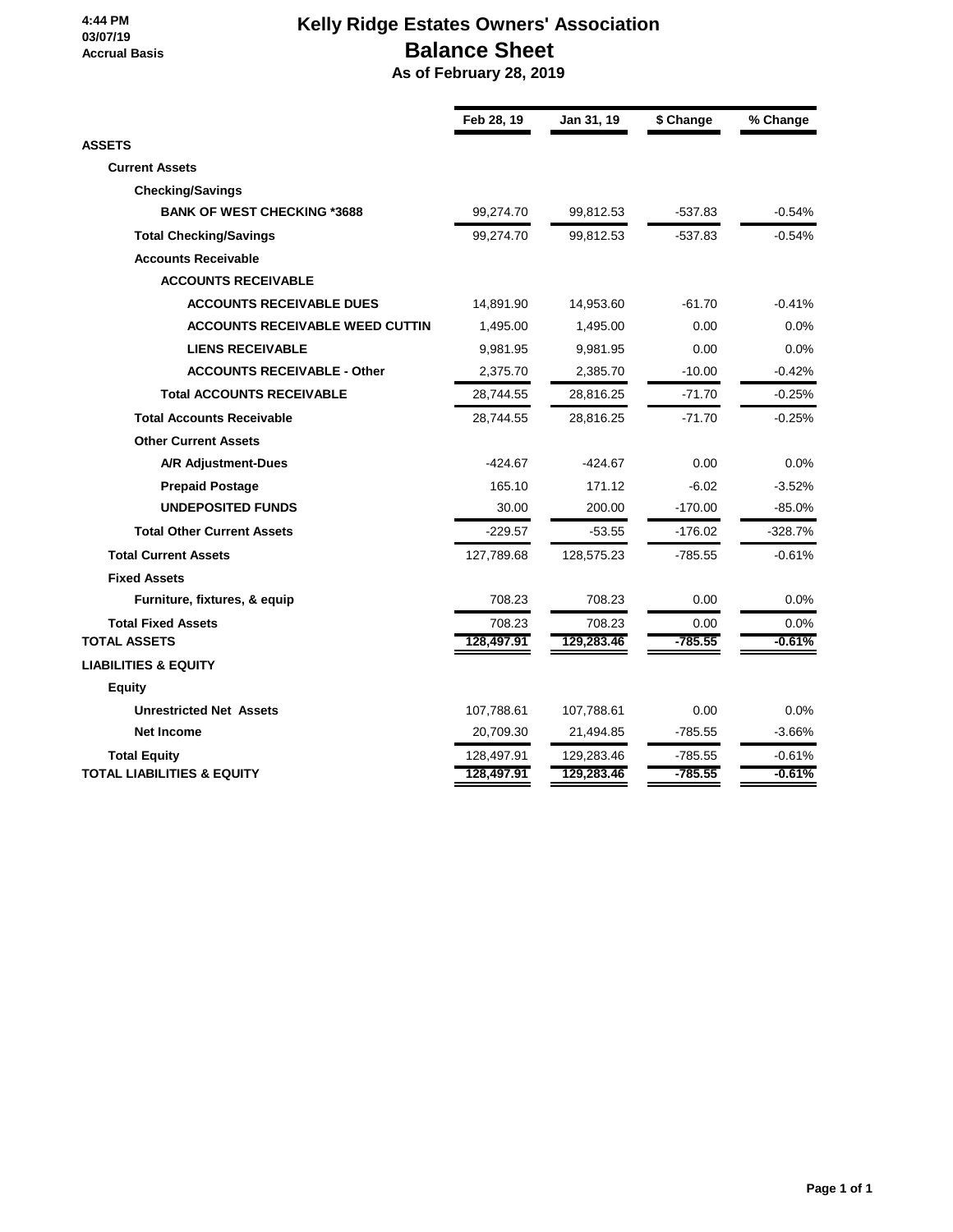**4:47 PM 03/07/19**

## **Kelly Ridge Estates Owners' Association**

 **Reconciliation Detail**

#### **BANK OF WEST CHECKING \*3688, Period Ending 02/28/2019**

|                                                                         | <b>Type</b> | Date       | <b>Num</b> | Name                                                           | Memo                                                         | Cir        | Amount      | <b>Balance</b> |
|-------------------------------------------------------------------------|-------------|------------|------------|----------------------------------------------------------------|--------------------------------------------------------------|------------|-------------|----------------|
| <b>Beginning Balance</b>                                                |             |            |            |                                                                |                                                              |            |             | 101,006.99     |
| <b>Cleared Transactions</b><br><b>Checks and Payments -</b><br>15 items |             |            |            |                                                                |                                                              |            |             |                |
|                                                                         | Check       | 01/28/2019 | 4475       | <b>BEAN COUNTER</b>                                            | <b>Accounting Services</b>                                   | $\sqrt{}$  | $-283.93$   | $-283.93$      |
|                                                                         | Check       | 01/28/2019 | 4476       | <b>Express Services</b>                                        | Temporary Employee                                           | $\sqrt{}$  | $-193.00$   | $-476.93$      |
|                                                                         | Check       | 01/31/2019 | 4477       | <b>JOHN STARR</b>                                              | February office rent & utilities                             | $\sqrt{}$  | $-474.60$   | $-951.53$      |
|                                                                         | Check       | 01/31/2019 | 4478       | <b>RUXTON, SUSAN</b>                                           | January mileage reimbursement                                | $\sqrt{}$  | $-109.00$   | $-1,060.53$    |
|                                                                         | Check       | 02/14/2019 | 4479       | <b>Express Services</b>                                        | <b>Temporary Employee</b><br>Purchase desk & vacuum cleaner, | $\sqrt{}$  | $-193.00$   | $-1,253.53$    |
|                                                                         | Check       | 02/19/2019 | 4487       | Faye Lema<br>Horr, Mark & Bennett, Debbie:6311                 | reiumburse gas expense<br>Refund credit balance on account   | $\sqrt{}$  | $-283.12$   | $-1,536.65$    |
|                                                                         | Check       | 02/19/2019 | 4481       | Aiken Court                                                    | at time of sale                                              | $\sqrt{}$  | $-30.00$    | $-1,566.65$    |
|                                                                         | Check       | 02/20/2019 | 4484       | <b>USPS</b>                                                    | Newsletter mailing                                           | $\sqrt{ }$ | $-375.00$   | $-1,941.65$    |
|                                                                         | Check       | 02/20/2019 | <b>EFT</b> | <b>BANK OF THE WEST</b>                                        | <b>Check Scanner Fee</b>                                     |            | $-45.00$    | $-1,986.65$    |
|                                                                         | Check       | 02/25/2019 | 4488       | <b>Express Services</b>                                        | <b>Temporary Employee</b>                                    | $\sqrt{}$  | $-289.50$   | $-2,276.15$    |
|                                                                         | Check       | 02/25/2019 | 4482       | <b>Express Services</b>                                        | <b>Temporary Employee</b>                                    |            | $-289.50$   | $-2,565.65$    |
|                                                                         | Check       | 02/25/2019 | 4485       | <b>Express Services</b>                                        | <b>Temporary Employee</b>                                    | $\sqrt{ }$ | $-193.00$   | $-2,758.65$    |
|                                                                         | Check       | 02/25/2019 | 4486       | <b>Comcast Business</b>                                        | Phone & Internet                                             |            | $-150.00$   | $-2,908.65$    |
|                                                                         | Check       | 02/26/2019 | 4483       | <b>BAYDALINE &amp; JACOBSEN</b><br>WHITTLE, JANET/JOHN C.:6524 | <b>Legal Services</b><br>Refund credit balance on account    | $\sqrt{}$  | $-346.50$   | $-3,255.15$    |
| <b>Total Checks and</b>                                                 | Check       | 02/26/2019 | 4480       | JACK HILL DR                                                   | at time of sale                                              | $\sqrt{}$  | $-30.00$    | $-3,285.15$    |
| Payments<br><b>Deposits and Credits -</b><br>11 items                   |             |            |            |                                                                |                                                              |            | $-3,285.15$ | $-3,285.15$    |
|                                                                         | Deposit     | 02/01/2019 |            |                                                                |                                                              | $\sqrt{}$  | 30.65       | 30.65          |
|                                                                         | Deposit     | 02/01/2019 |            |                                                                |                                                              |            | 370.00      | 400.65         |
|                                                                         | Deposit     | 02/04/2019 |            |                                                                |                                                              |            | 220.00      | 620.65         |
|                                                                         | Deposit     | 02/06/2019 |            |                                                                |                                                              |            | 50.00       | 670.65         |
|                                                                         | Deposit     | 02/08/2019 |            |                                                                |                                                              |            | 635.95      | 1,306.60       |
|                                                                         | Deposit     | 02/11/2019 |            |                                                                |                                                              |            | 370.50      | 1,677.10       |
|                                                                         | Deposit     | 02/15/2019 |            |                                                                |                                                              |            | 350.00      | 2,027.10       |
|                                                                         | Deposit     | 02/20/2019 |            |                                                                |                                                              |            | 40.00       | 2,067.10       |
|                                                                         | Deposit     | 02/22/2019 |            |                                                                |                                                              |            | 50.00       | 2,117.10       |